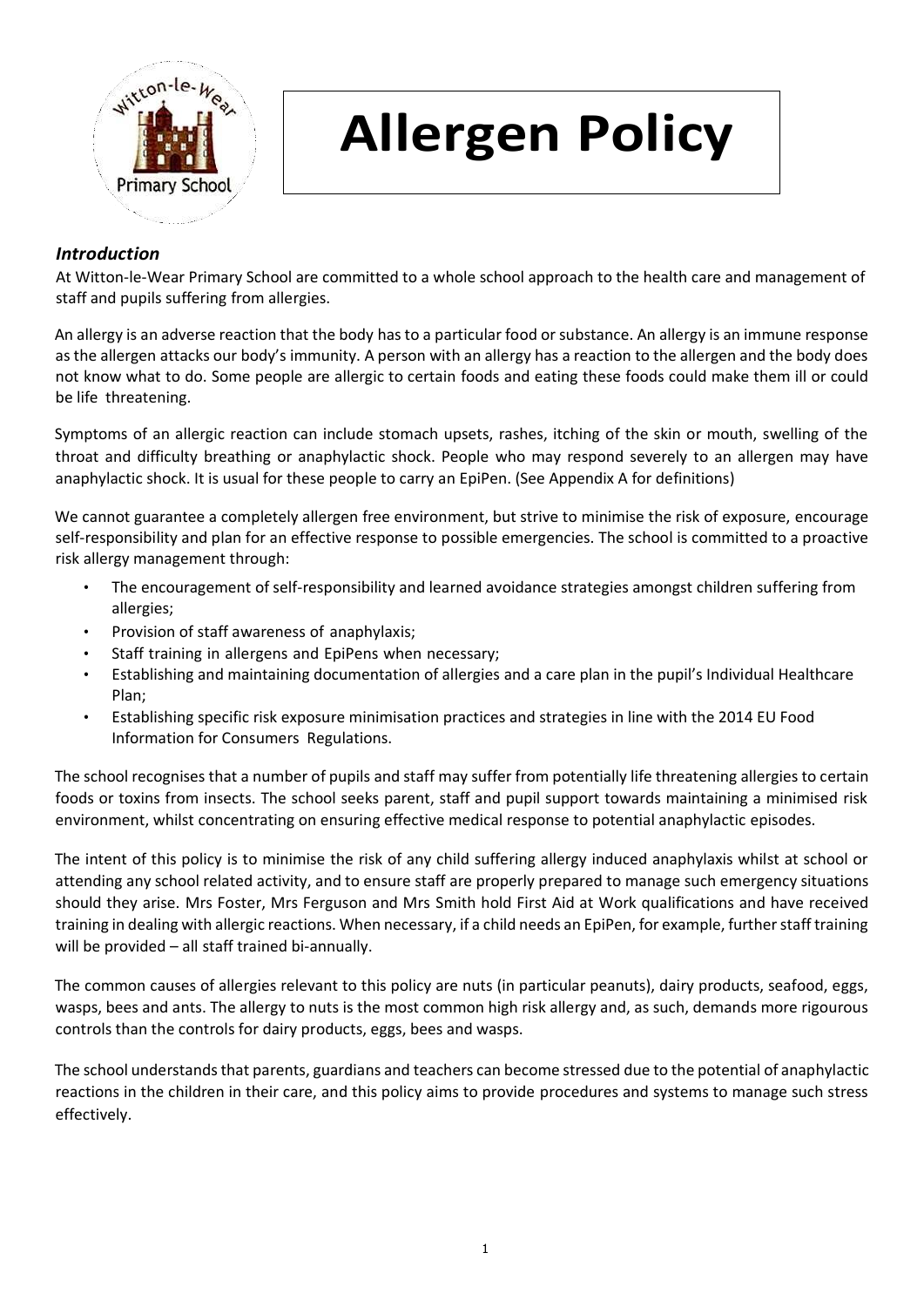The key strategies the school will implement are:

- *-* The establishment of clear procedures and responsibilities to be followed by staff in meeting the needs of children with additional medical needs (See Supporting Pupils with Medical Needs Policy);
- *-* The involvement of doctors, parents, staff and the child in establishing an Individual Healthcare Plan.
- *-* Ensuring effective communication of individual child's medical needs to all relevant teachers and other staff;
- *-* Ensuring First Aid staff training includes anaphylaxis management, including awareness of triggers and first aid procedures to be followed in the event of an emergency;
- *-* For provision of school meals, Witton-le-Wear Primary School follows the recipes provided by Taylor Shaw, ensures all food complies with current menus, food standards nutritional analysis and allergens.

**Signed: ................................(Headteacher)**

**Date: ………………………………………………**

**Signed: ................................(Chair of Governors)**

**Date: ………………………………………………**